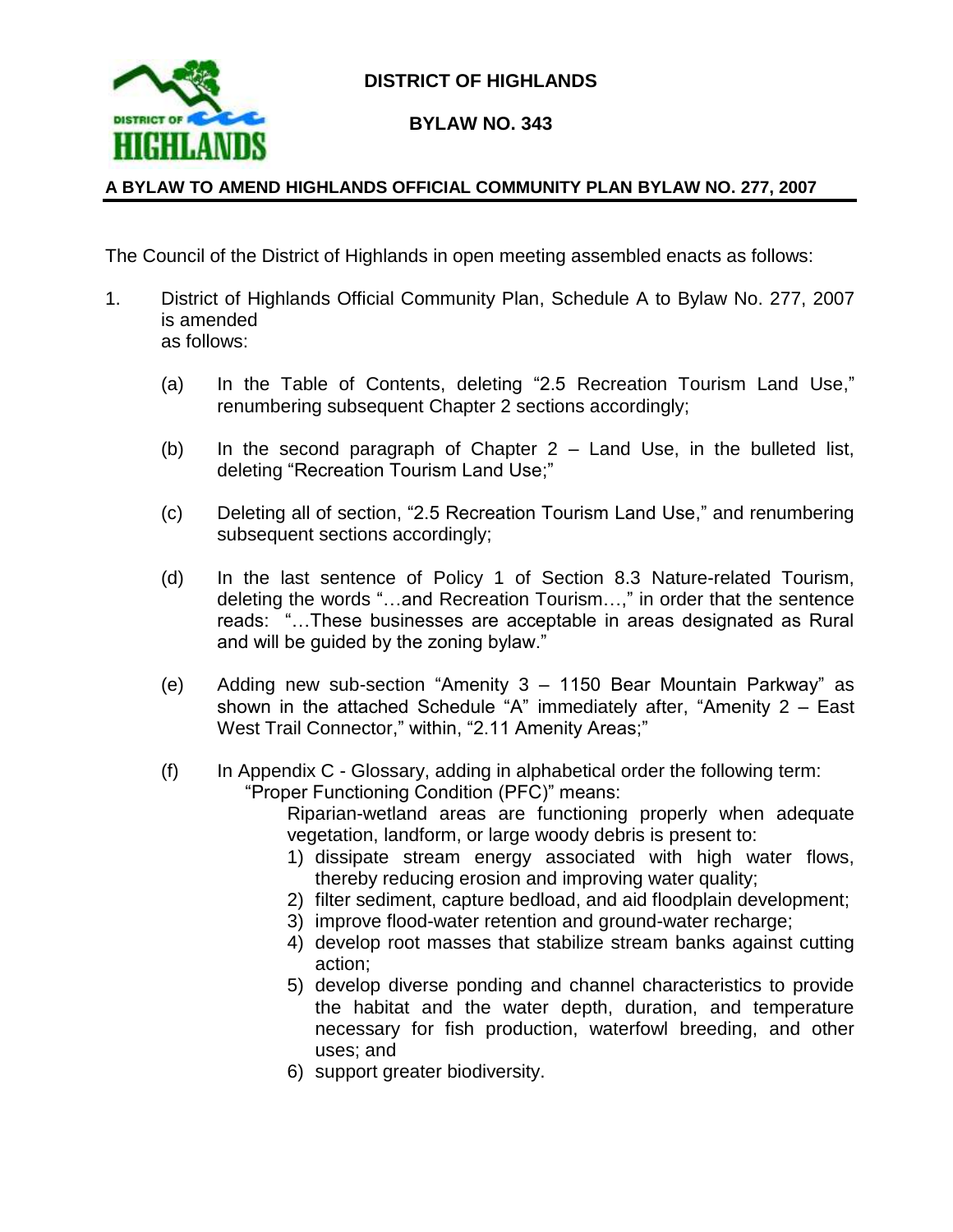- (g) THAT "Map 2.1 Land Use Designations," be amended by changing the designation of those parts of Parcel Identifier 028-961-056, LOT A, SECTION 4, RANGE 3 WEST AND SECTION 4 AND 5, RANGE 4 WEST, HIGHLAND DISTRICT, PLAN EPP24734 as shown outlined in red on Schedule "B" attached to and forming part this Bylaw, from, "Recreation Tourism" to "Amenity 3 – 1150 Bear Mountain Parkway."
- 2. This bylaw may be cited as "Highlands Official Community Plan Bylaw, 2007, Amendment No. 5 (Amenity 3), Bylaw No. 343, 2012."

| <b>READ A FIRST TIME THIS</b> | 3 <sup>rd</sup> | DAY OF | December, 2012 |
|-------------------------------|-----------------|--------|----------------|
| READ A SECOND TIME THIS       | $3^{\text{rd}}$ | DAY OF | December, 2012 |
| PUBLIC HEARING HELD THIS 7th  |                 | DAY OF | January, 2013  |
| READ A THIRD TIME THIS        | 7 <sup>th</sup> | DAY OF | January, 2013  |
| <b>ADOPTED THIS</b>           | 7 <sup>th</sup> | DAY OF | January, 2013  |

*Original Signed*

\_\_\_\_\_\_\_\_\_\_\_\_\_\_\_\_\_\_\_\_\_\_\_\_

MAYOR EXAMPLE OF THE CORPORATE OFFICER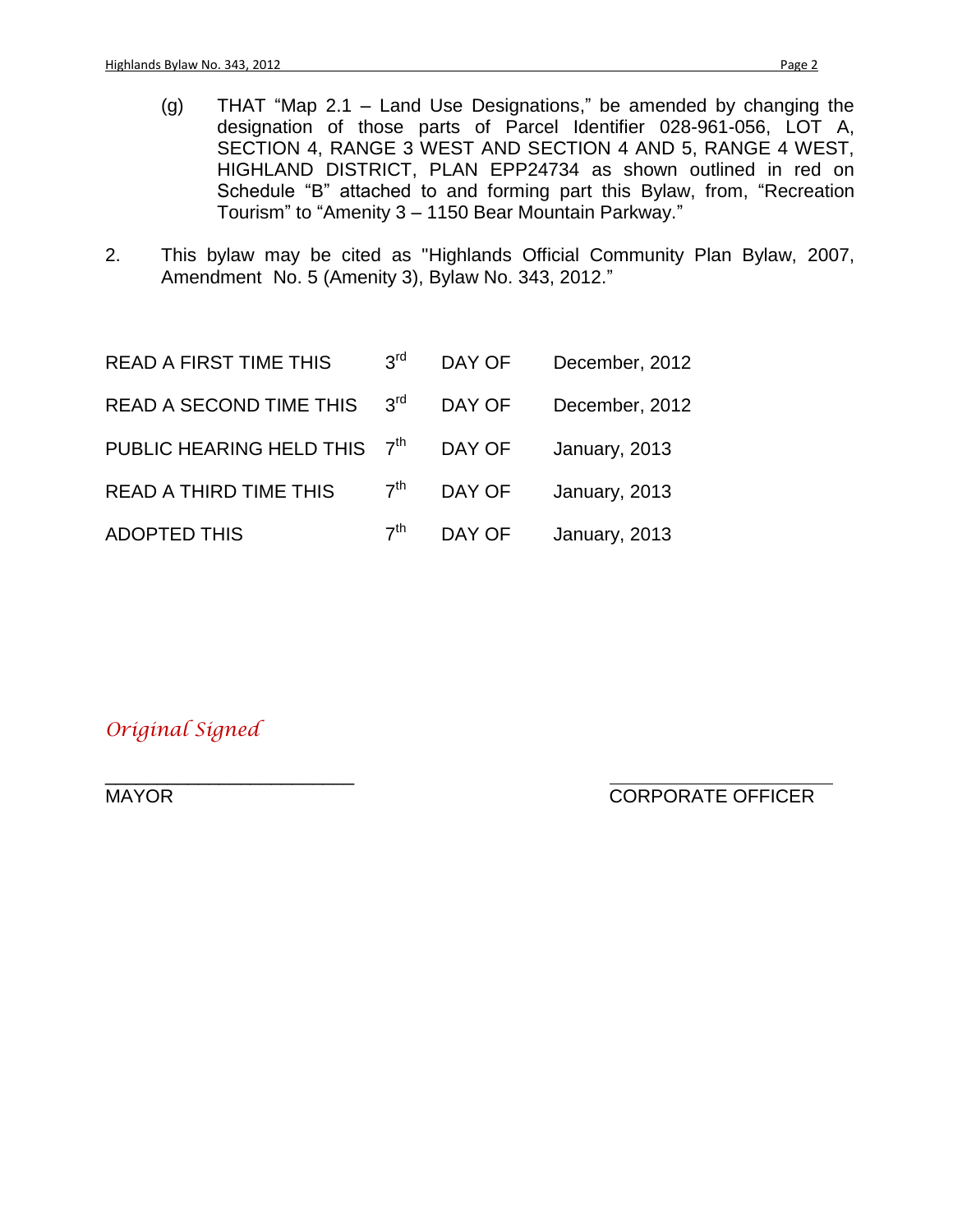## **Schedule "A"**

#### **Amenity 3 – 1150 Bear Mountain Parkway**

Land under this designation comprises one split-zoned property. Of the property's 22 hectares, the easterly 18 hectares is zoned Conservation 1. It has a three-party conservation covenant on it held jointly by the land owner, the District, and TLC –The Land Conservancy. The covenant shows the commitment that this section of the property is intended to remain a natural forested and riparian ecosystem community with proper functioning condition (PFC).

The four hectares on the west portion of the property has access via Bear Mountain Parkway in the City of Langford. This section of the property has been disturbed, is within the Highlands Servicing Area, and is appropriate for development. While commercial uses are preferred in order to diversify the District's tax base, residential uses are also appropriate. Due to the property's unique yet isolated location and characteristics from the rest of the Highlands, any development or increase in density of this 4-hectare area needs to demonstrate to Council's satisfaction how it would integrate the development into the community, how it would offset any negative impact(s), and how the proposal furthers other municipal OCP policies. Sewer service would be provided through the establishment of a local area service and an intermunicipal agreement.